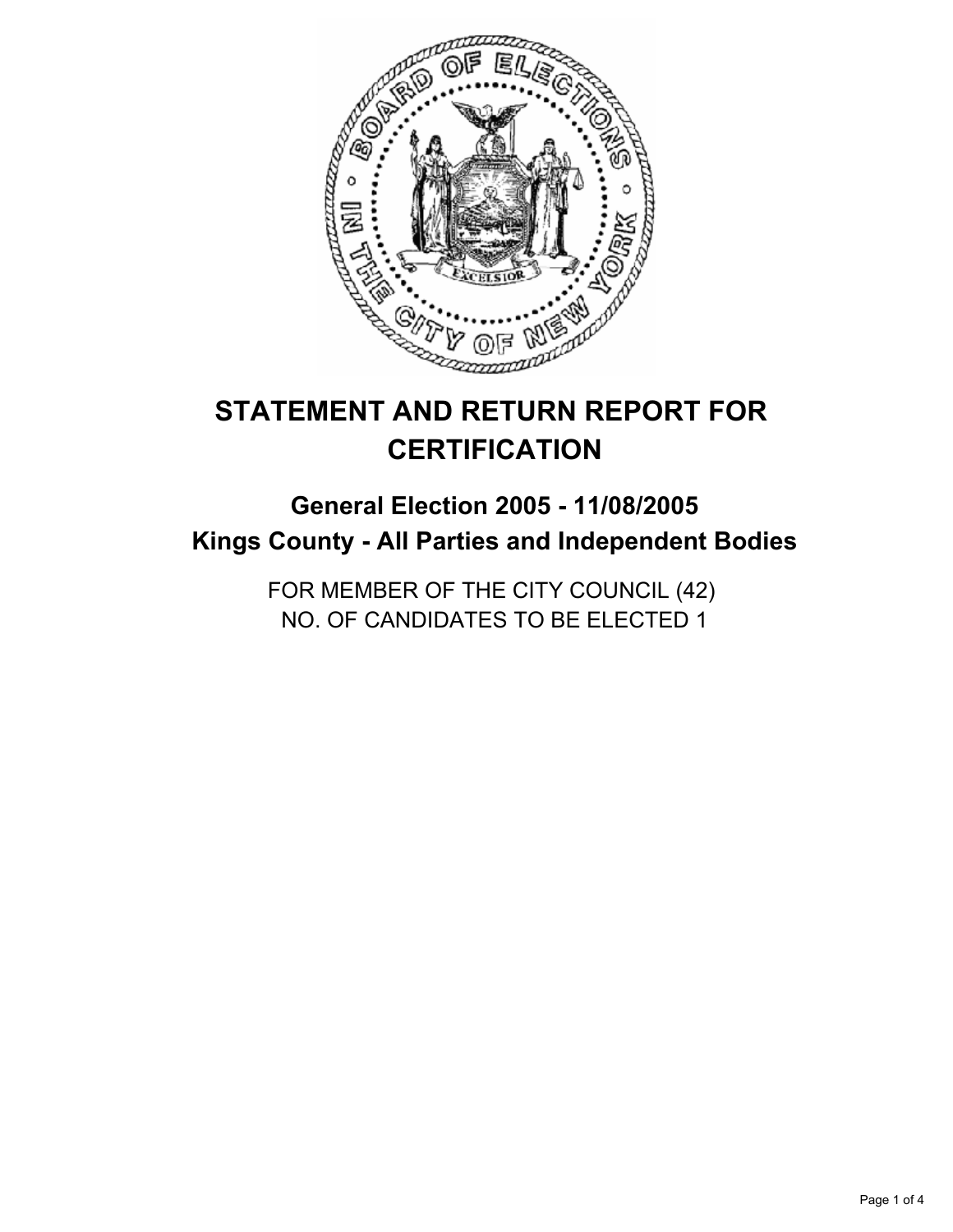

### **ASSEMBLY DISTRICT 40**

| <b>PUBLIC COUNTER</b>             | 17,065 |
|-----------------------------------|--------|
| <b>EMERGENCY</b>                  | 0      |
| ABSENTEE/MILITARY                 | 135    |
| AFFIDAVIT                         | 215    |
| <b>TOTAL BALLOTS</b>              | 17,415 |
| JOHN WHITEHEAD (REPUBLICAN)       | 1,193  |
| CHARLES BARRON (DEMOCRATIC)       | 10,624 |
| JOHN WHITEHEAD (CONSERVATIVE)     | 120    |
| CHARLES BARRON (WORKING FAMILIES) | 456    |
| <b>TOTAL VOTES</b>                | 12,393 |
| <b>UNRECORDED</b>                 | 5,022  |

### **ASSEMBLY DISTRICT 54**

| <b>PUBLIC COUNTER</b>             | 85  |
|-----------------------------------|-----|
| <b>EMERGENCY</b>                  | 20  |
| ABSENTEE/MILITARY                 |     |
| <b>AFFIDAVIT</b>                  |     |
| <b>TOTAL BALLOTS</b>              | 105 |
| JOHN WHITEHEAD (REPUBLICAN)       | 9   |
| CHARLES BARRON (DEMOCRATIC)       | 58  |
| JOHN WHITEHEAD (CONSERVATIVE)     |     |
| CHARLES BARRON (WORKING FAMILIES) |     |
| <b>TOTAL VOTES</b>                | 69  |
| <b>UNRECORDED</b>                 | 36  |

### **ASSEMBLY DISTRICT 55**

| <b>PUBLIC COUNTER</b>             | 1,095 |  |
|-----------------------------------|-------|--|
| <b>EMERGENCY</b>                  | 20    |  |
| ABSENTEE/MILITARY                 | 14    |  |
| AFFIDAVIT                         | 9     |  |
| <b>TOTAL BALLOTS</b>              | 1,138 |  |
| JOHN WHITEHEAD (REPUBLICAN)       | 64    |  |
| CHARLES BARRON (DEMOCRATIC)       | 660   |  |
| JOHN WHITEHEAD (CONSERVATIVE)     | 9     |  |
| CHARLES BARRON (WORKING FAMILIES) | 32    |  |
| <b>TOTAL VOTES</b>                | 765   |  |
| <b>UNRECORDED</b>                 | 373   |  |

#### **ASSEMBLY DISTRICT 58**

| <b>PUBLIC COUNTER</b>             | 4,557 |
|-----------------------------------|-------|
| <b>EMERGENCY</b>                  | 27    |
| ABSENTEE/MILITARY                 | 218   |
| AFFIDAVIT                         | 42    |
| <b>TOTAL BALLOTS</b>              | 4,844 |
| JOHN WHITEHEAD (REPUBLICAN)       | 397   |
| CHARLES BARRON (DEMOCRATIC)       | 2,727 |
| JOHN WHITEHEAD (CONSERVATIVE)     | 42    |
| CHARLES BARRON (WORKING FAMILIES) | 106   |
| <b>TOTAL VOTES</b>                | 3,272 |
| <b>UNRECORDED</b>                 | 1.572 |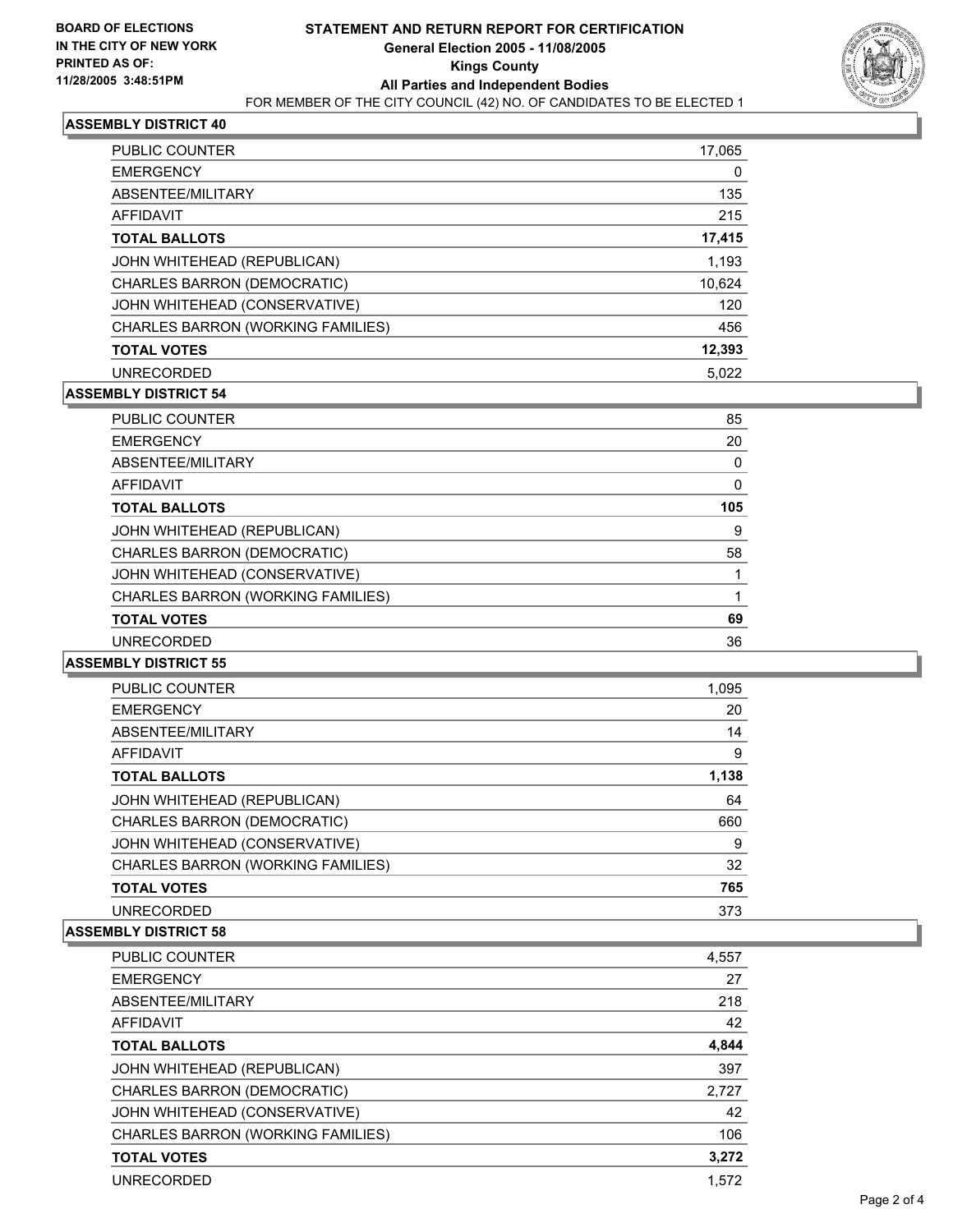

#### **ASSEMBLY DISTRICT 59**

| <b>PUBLIC COUNTER</b>             | 719 |
|-----------------------------------|-----|
| <b>EMERGENCY</b>                  | 0   |
| ABSENTEE/MILITARY                 | 11  |
| AFFIDAVIT                         | 8   |
| <b>TOTAL BALLOTS</b>              | 738 |
| JOHN WHITEHEAD (REPUBLICAN)       | 56  |
| CHARLES BARRON (DEMOCRATIC)       | 424 |
| JOHN WHITEHEAD (CONSERVATIVE)     | 3   |
| CHARLES BARRON (WORKING FAMILIES) | 15  |
| <b>TOTAL VOTES</b>                | 498 |
| <b>UNRECORDED</b>                 | 240 |